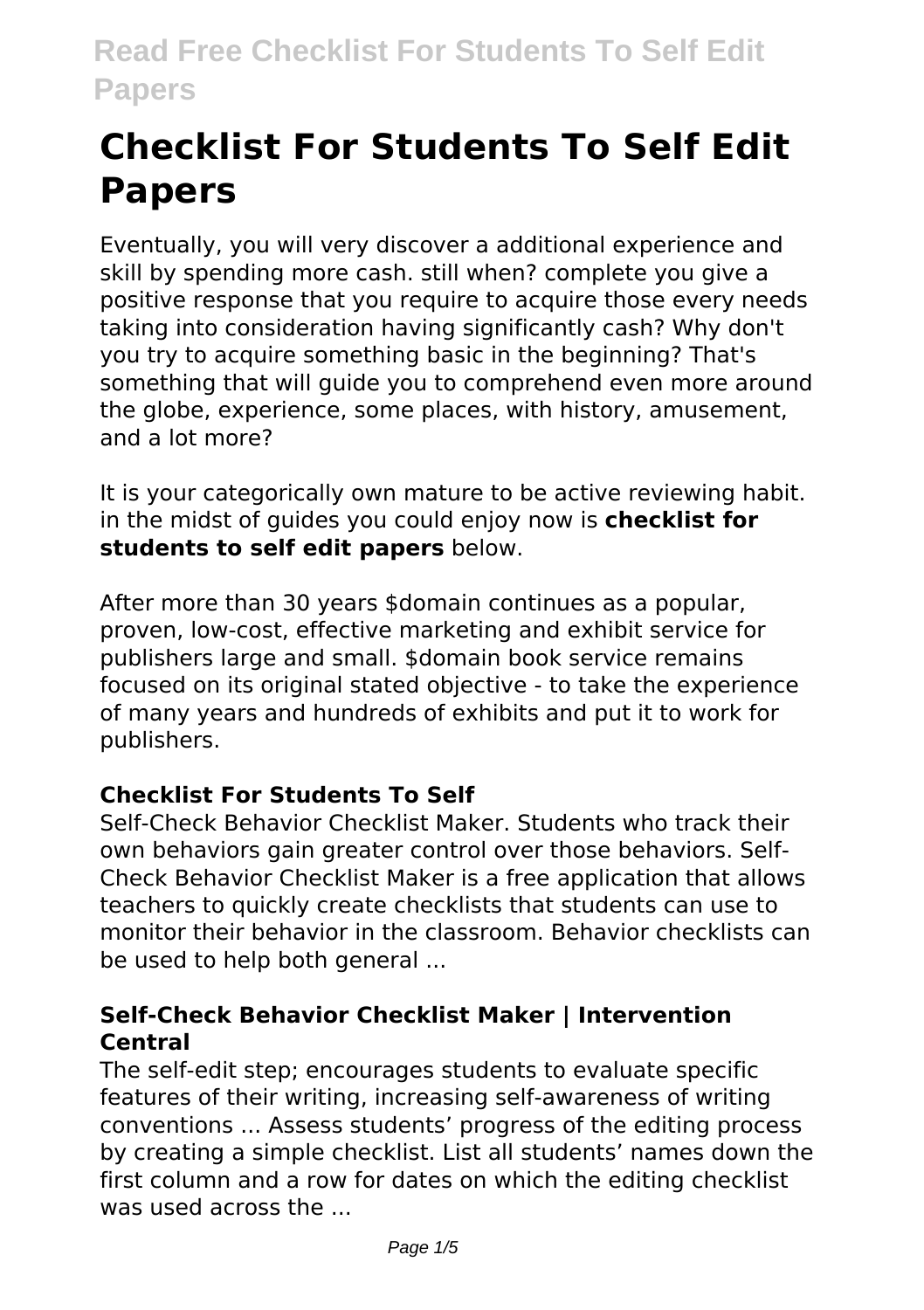#### **Editing Checklist for Self- and Peer Editing | Read Write Think**

I tell students why new information is important. I prepare learners for new information, present the information and then check learners' understanding. I review information from previous lessons. I write lesson plans to support my teaching. I use examples to help students understand. I use teaching aids (blackboard, posters, books) in every ...

# **TEACHER SELF-EVALUATION CHECKLIST**

Once you've done this, read each statement and determine if it applies to you. If it does, then mark Y. If it doesn't, mark N. The purpose of this checklist is to provide you a basic self assessment of your study habits and attitudes, so you can identify study skills areas where you might want to focus on improving. 1.

# **Study Skills Checklist of Students - Education Corner**

Dear Campus Community, Daily monitoring of one's health and well-being prior to coming to work can aid in early detection of infectious disease and is an effective measure to prevent community spread of COVID-19. In our ongoing effort to protect on-site employees, we have established a new practice: All employees should review a COVID-19 Daily Self Checklist before reporting to campus.

# **COVID-19 Daily Self Checklist for On-Site Employees**

A student checklist examples is simply a list of items or tasks that needed to be brought, done or checked by the students and is especially used for school or in the university. Student checklists are also a list of items that are doable by the capabilities and schedule of the students.

# **Checklist Examples for Students - 21+ in PDF | Google Docs | Pages ...**

Learning Edge Academic Program (LEAP). LEAP is available to first-year students in the summer session and is a great introduction to Penn State. Note: Students with a fall offer of admission to University Park may participate in LEAP but need to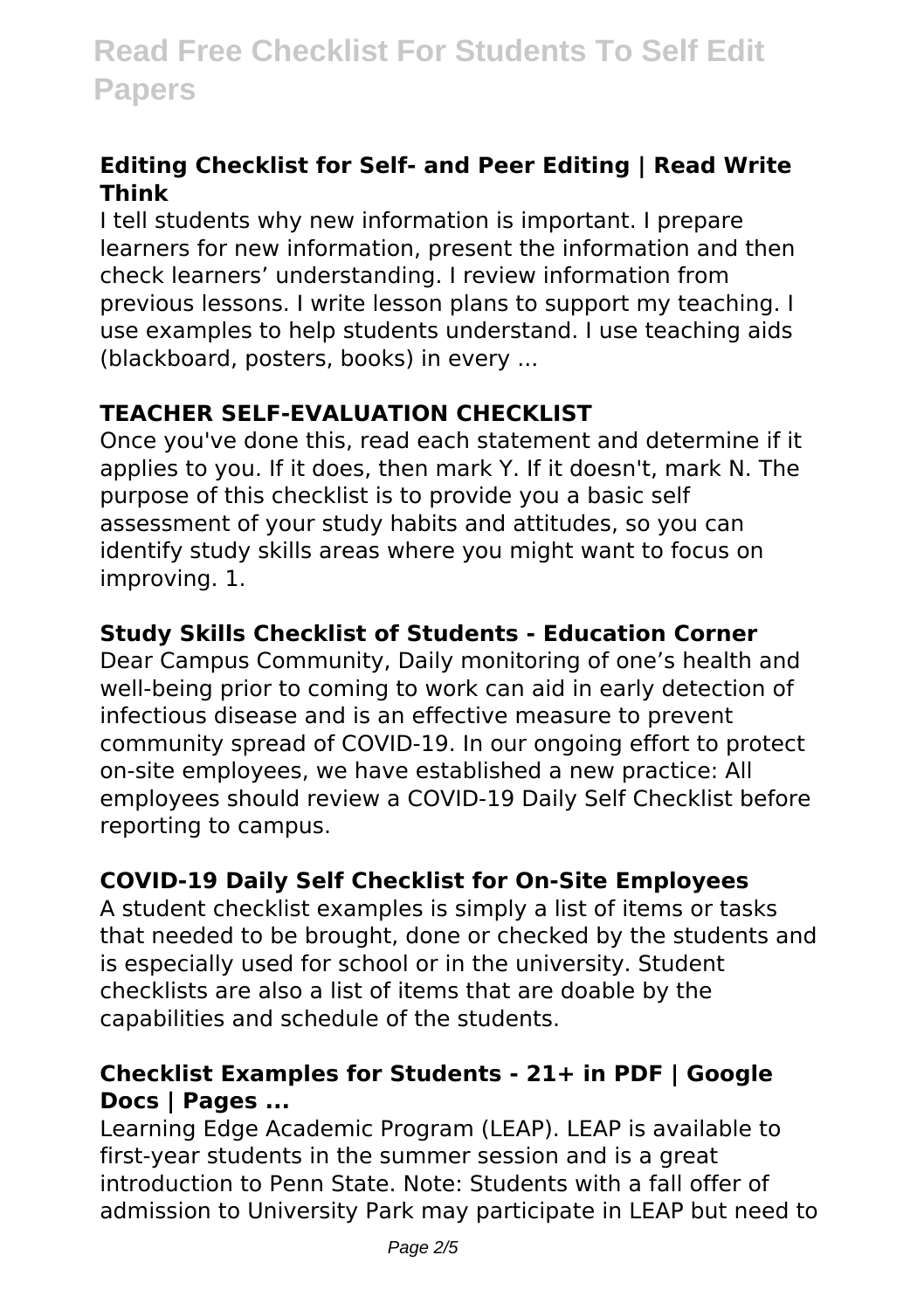accept their offer and then contact our office to change their acceptance from fall to summer.

#### **Accepted Student Checklist - Undergraduate Admissions**

The WSSU enrollment fee is \$300 and covers your: Housing application fee of \$135; New student programming fee of \$165; ALL New First-Time Freshmen and Transfer Students who will be living on-campus are required to attend RAMDITION and pay the \$300 enrollment fee.. New Transfer Students are not required to live on campus but we encourage you to apply for housing.

#### **Admitted Students - Winston-Salem State University**

The Youth Self-Report (YSR) is a widely used child-report measure that assesses problem behaviors along two "broadband scales": Internalizing and Externalizing. It also scores eight empirically based syndromes and DSM-oriented scales, and provides a summary of Total Problems. The measure assesses "Total Competency," which is a scale comprised of competency in activities, social ...

#### **Youth Self-Report 11-18 - The National Child Traumatic Stress Network**

We have noticed an unusual activity from your IP 40.77.167.1 and blocked access to this website.. Please confirm that you are not a robot

#### **Captcha - LD@school**

Social-emotional learning competencies focus on teaching students the skills to navigate their lives. Character education teaches confidence, social-emotional intelligence, and selfawareness, among other life-long strengths.Self-management, however, may be one of the most critical skills that students take from SEL.. Learning to self-manage teaches students to have a growth mindset.

#### **Teaching Self-Management Skills: 5 Strategies to Create an Effective Plan**

To prepare yourself for a student teacher role, familiarize yourself with the roles and responsibilities of a student teacher.The experience is rewarding, demanding, and depends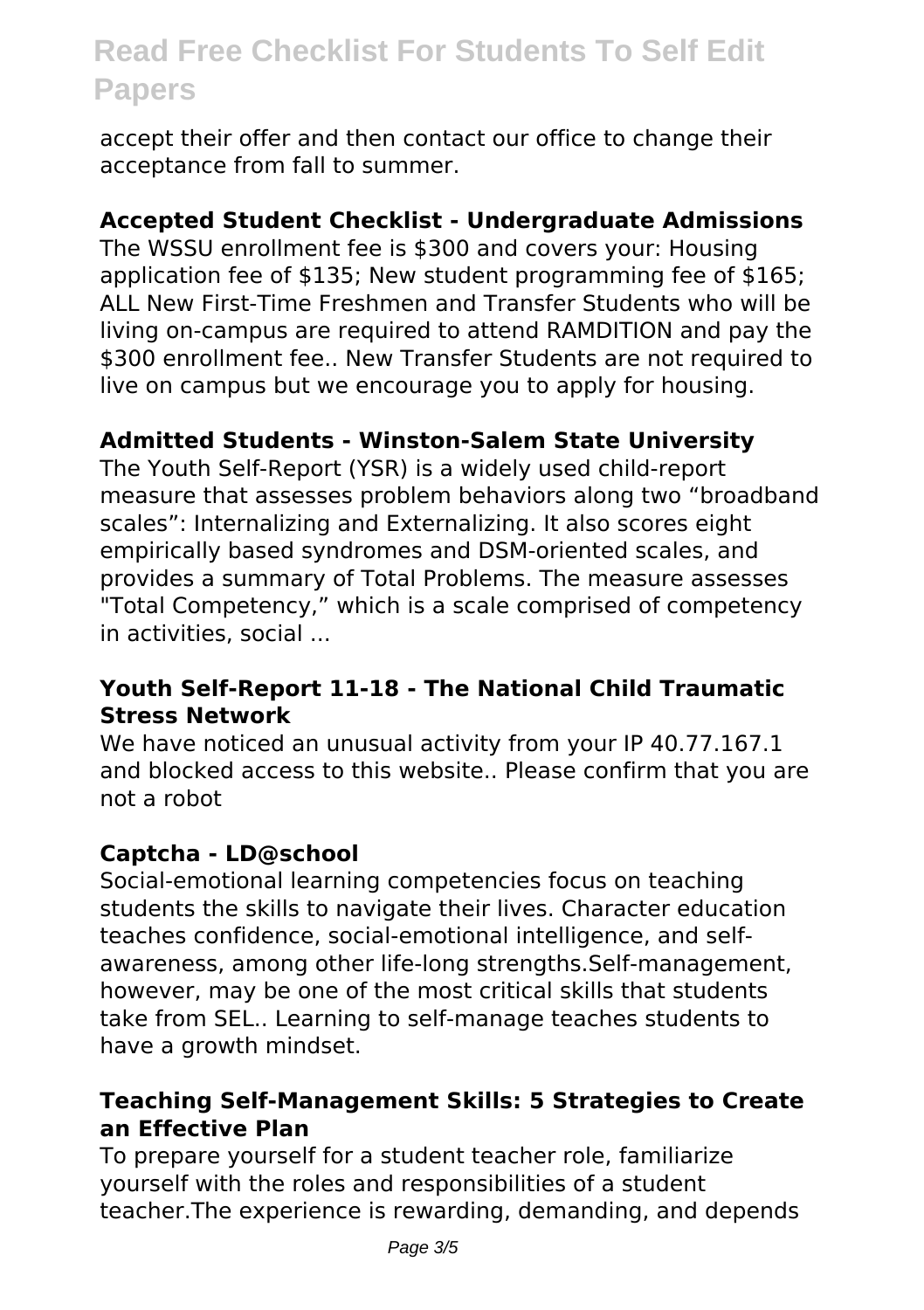on periods of review from other teachers and administrators.

### **Example Student Teacher Observation Checklist - ThoughtCo**

International students must confirm their enrollment at UMD before their student visa application process can begin. In addition to the new student orientation, international students may be required to attend the International Student Orientation offered by ISSS. 8. Learn which of your credits will transfer

#### **Admitted Fall Transfer Checklist | UMD Undergraduate Admissions**

First grade readiness checklist Social skills. Shows confidence in self and demonstrates a sense of self-worth; Follows rules and routines at home and in kindergarten; Uses materials purposefully and respectfully; Comfortably adapts to changes; Shows eagerness and curiosity as a learner; Sustains attention to a single task over a period of time

#### **First grade skills checklist - LeapFrog**

Once you have your Banner Self Service account set up: The new student housing application is required for all new first-year and transfer residential students. This form will assist us in making housing and roommate assignments later this summer. Check out the Community Living website for lots of information (not required for commuting students)

#### **Checklist - Siena College**

Students; Early childhood education and care. Early childhood education and care; COVIDSafe settings guidance for early childhood education and care; Learning from home - resources for early childhood education; Health advice for early childhood education and care services; Schools, teachers and principals. Schools, teachers and principals

#### **I'm a COVID case/contact | Coronavirus Victoria**

Here are some tools many teachers have used to empower students to self-manage. Team Operating Agreements. Agreements or contracts created or co-created with students can be a great tool to help them own their challenges when it comes